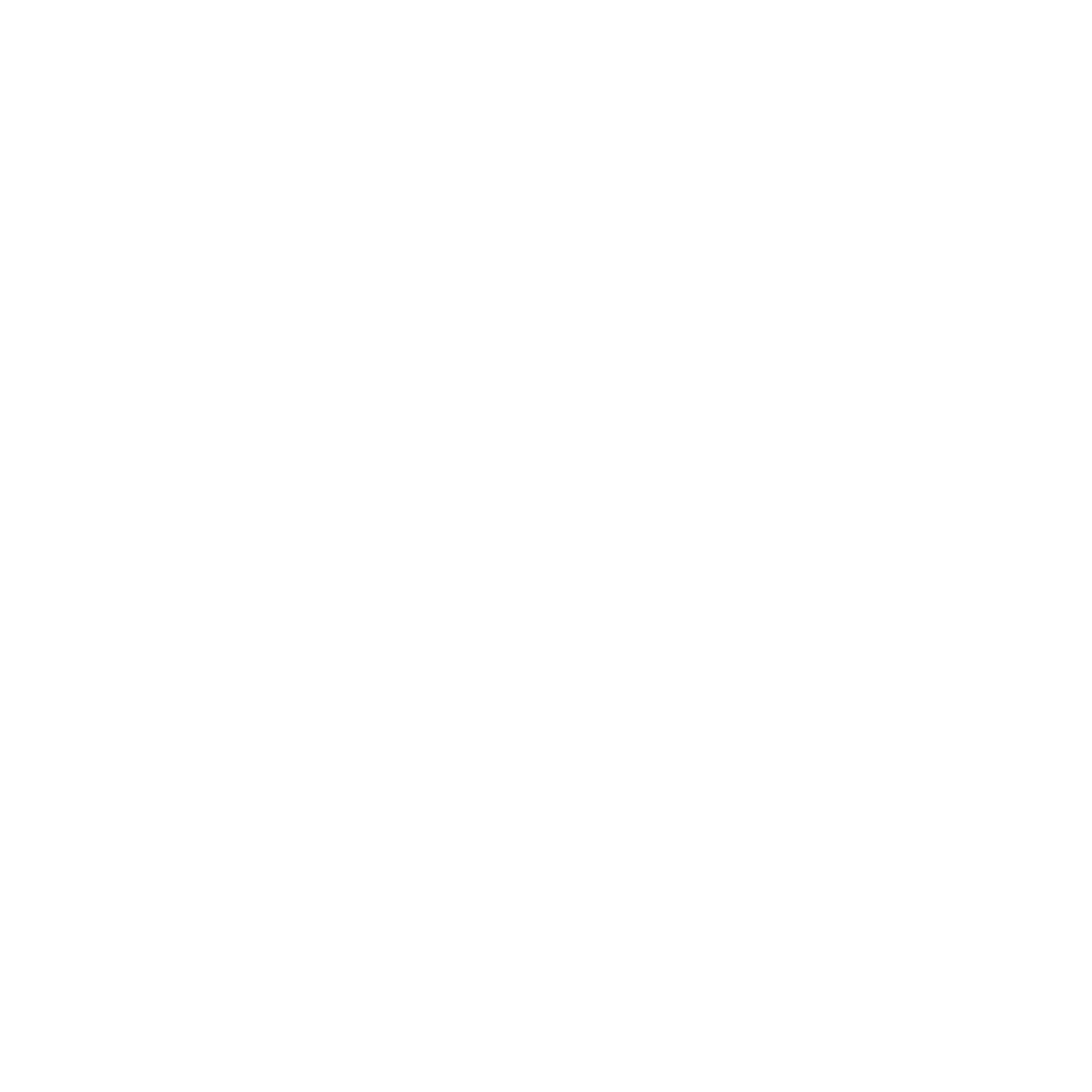### **What's in the box?**







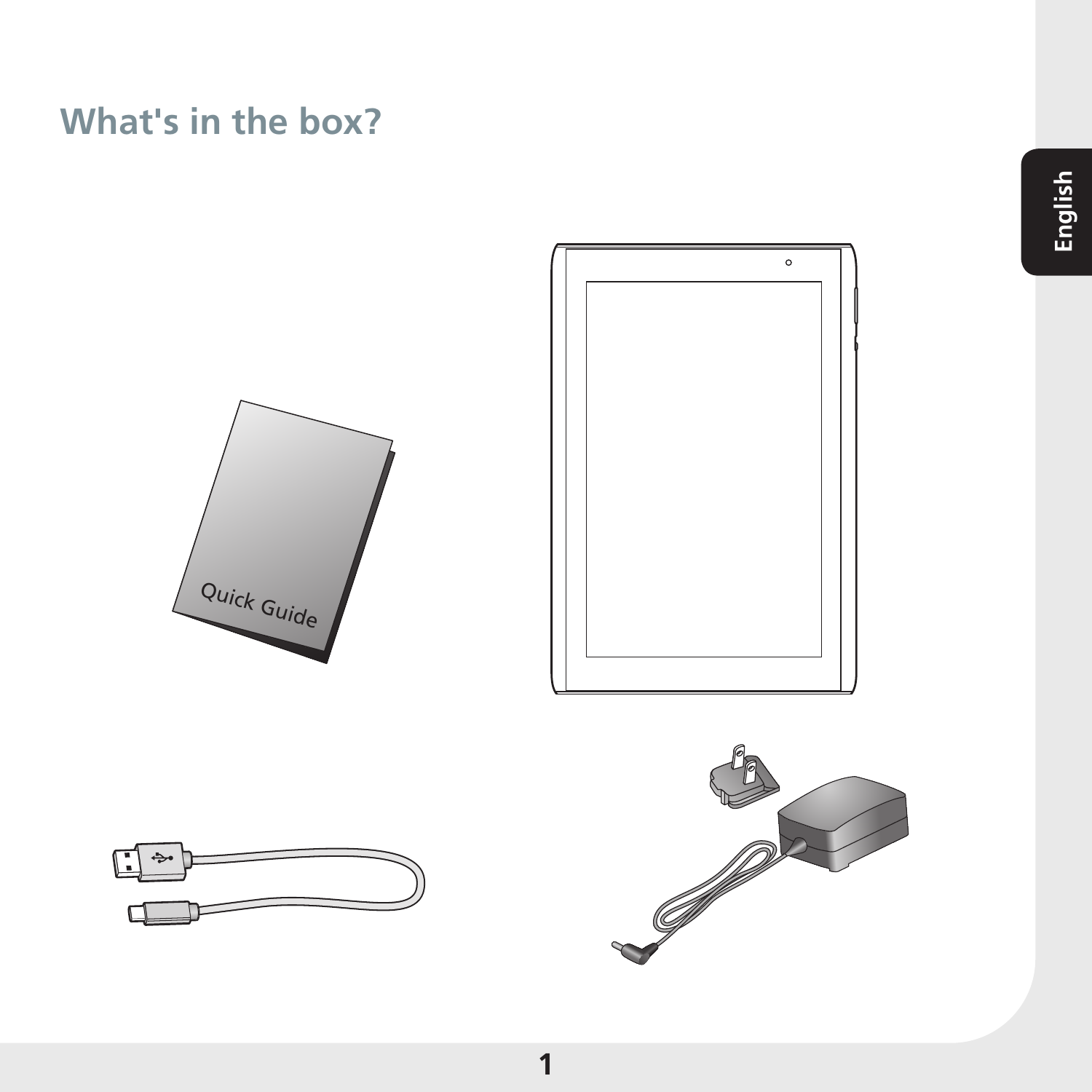### **Your tablet**

#### **No. Item** Docking port Micro-HDMI port Headphones / speaker jack Power button Touchscreen 2 MP front-facing camera Light sensor

J 

3 4

6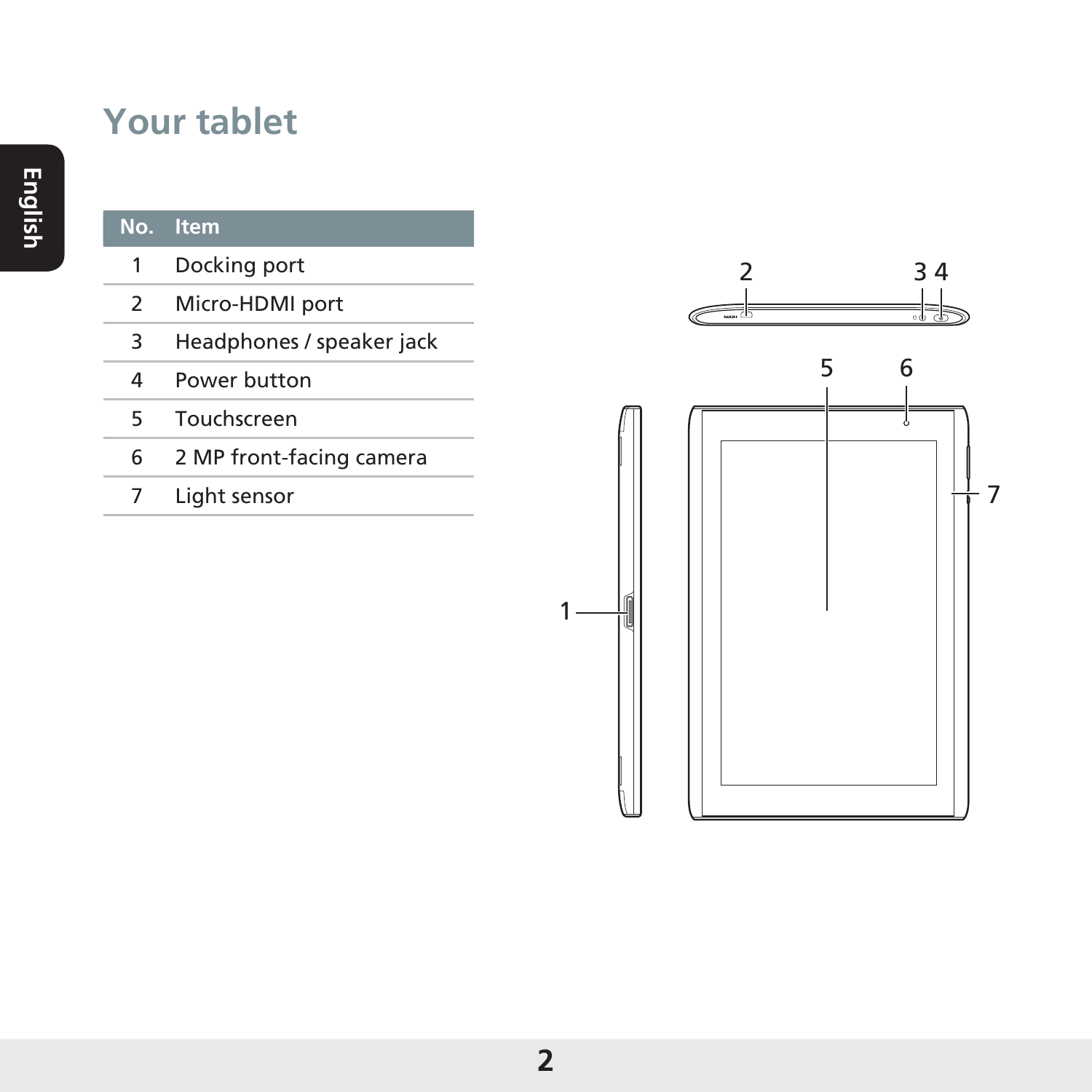

| Ν | tem |
|---|-----|
|   |     |
|   | ۰   |

- Volume down button
- Volume up button
- Screen lock switch
- SIM\* / microSD Card slot (\* only for certain models)
- LED flash
- 5 MP rear camera
- Speakers
- DC-in jack
- Micro USB connector
- USB connector
- Reset button
- \* **Important:** Avoid twisting the cover as it may become damaged.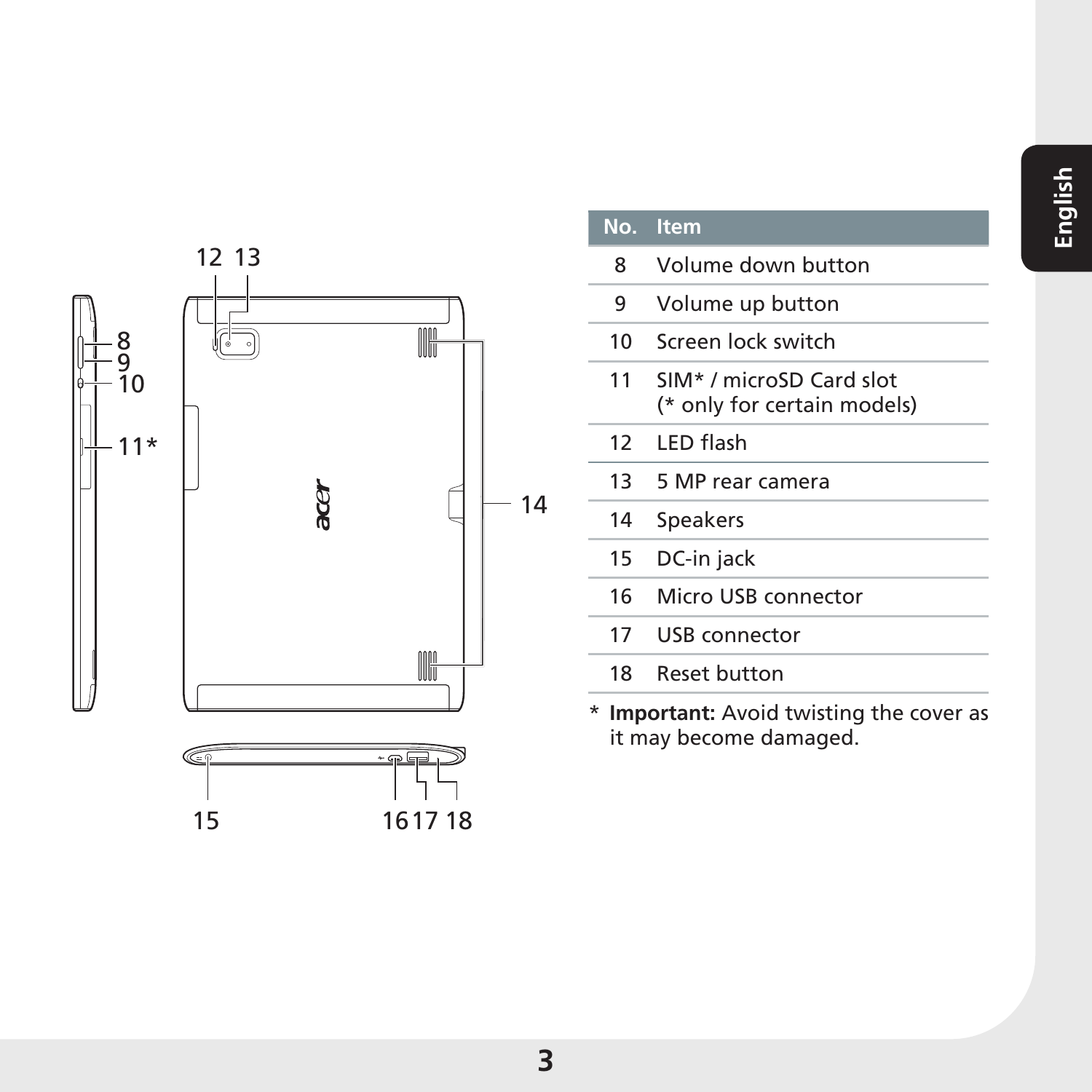# **Setting up for the first time**

### **Inserting the microSD card (optional)**

You may install a microSD card to expand your device's storage space.

- 1. Turn off the device by pressing and holding the power button.
- 2. Insert the microSD card as shown.
- 3. Replace the card slot cover.
- **Note:** Ensure that the microSD card is inserted all the way into the card slot.

**Caution:** Turn off your device before installing or removing a microSD card. You may damage the card or your device if power it still on.



#### **Inserting the SIM card (optional)**

Certain devices include a SIM slot for internet access. To take full advantage of your device's Internet capabilities, you should install a SIM card with data subscription.

- 1. Turn off the device by pressing and holding the power button.
- 2. Insert the SIM card as shown.
- 3. Replace the card slot cover.
- **Note:** Ensure that the SIM card is inserted all the way into the card slot.
- **Caution:** Turn off your device before installing or removing a SIM card. You may damage the card or your device if power it still on.

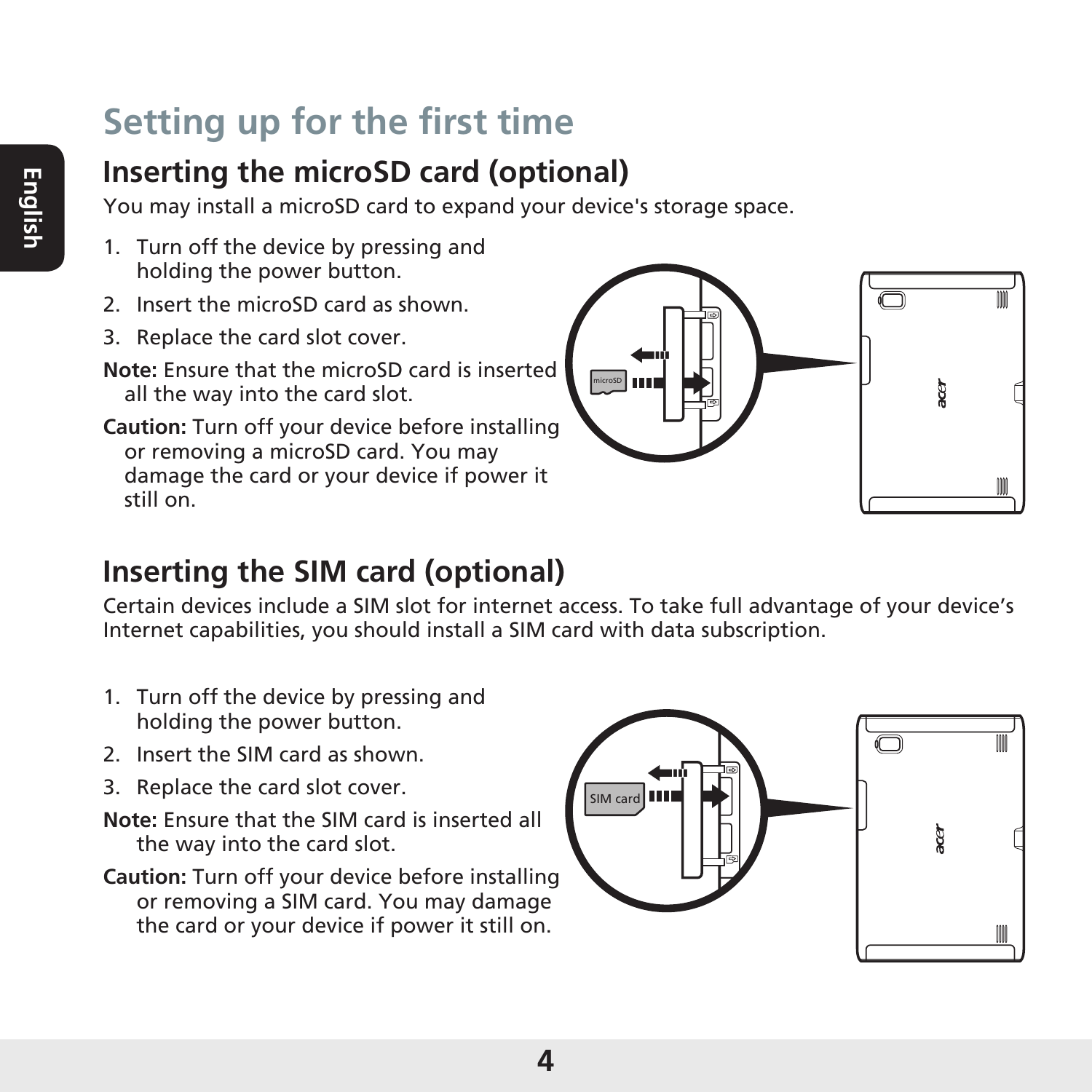### **Charging your device**

For initial use, you need to charge your device for eight hours. After that you can recharge the battery as needed.

Connect the DC-in jack on your device then plug the AC adapter into any AC current outlet and charge the device.

**Note:** It is normal for the device to heat up when charging or during long periods of use. All devices are factory tested before release.

## **Connecting to a PC**

This allows you to transfer files and backup your device. Plug the micro USB connector on your device, and the USB client connector into an available USB port on your computer.

Download and install the latest USB driver on your computer before connecting your device to the computer. Visit **www.acer.com/ worldwide/support/download.htm** for the latest driver.

## **Connecting a USB device**

A wide range of USB devices are supported, such as a keyboard, mouse or mass storage device.

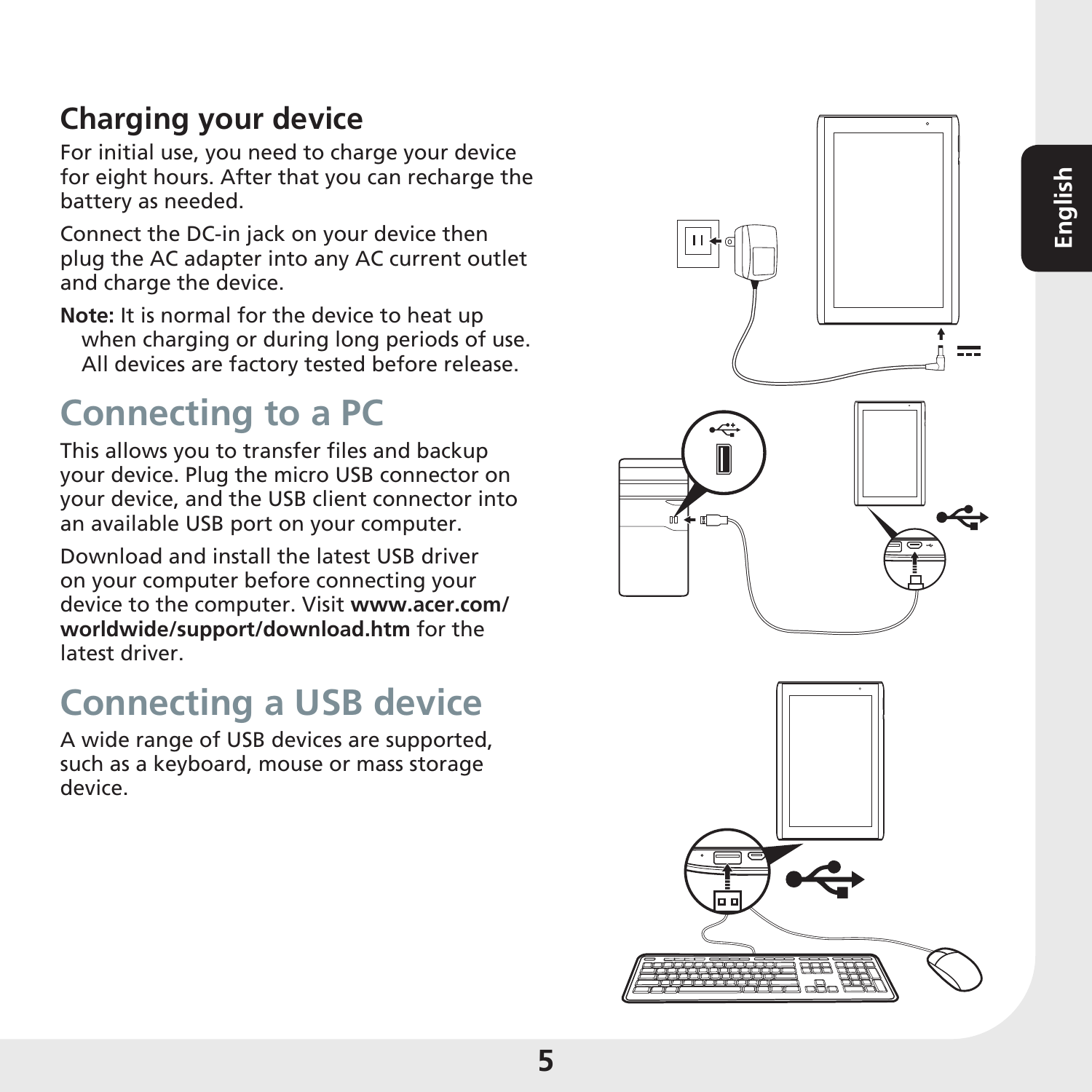### **Connecting to a television with HDMI**

Connect a micro-HDMI to HDMI cable to your device then plug the cable into a TV or monitor with an HDMI port.

**Note:** Your tablet supports Full HD video (up to 1080p).



### **Connecting to the optional dock**

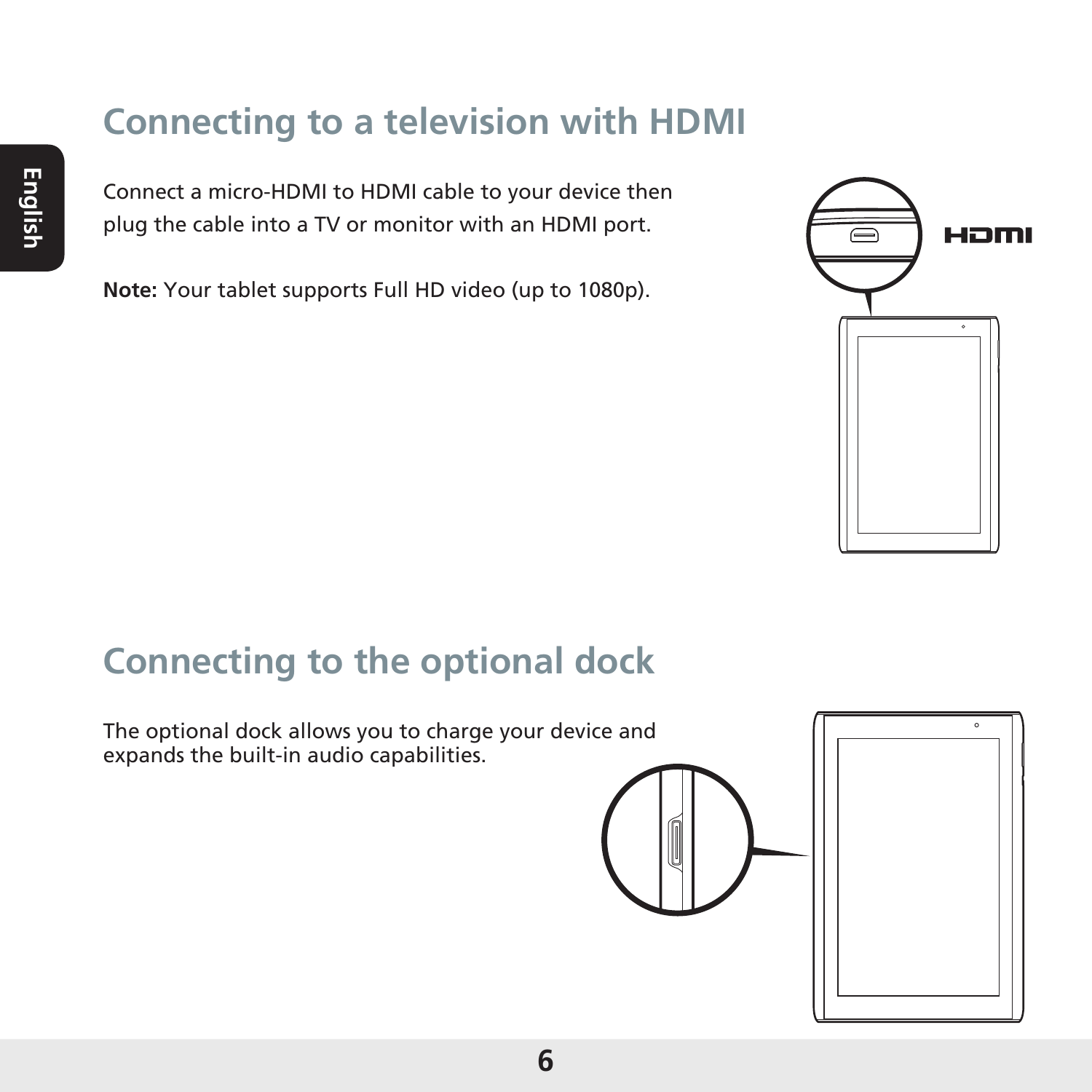# **Checking your email**

Your device enables you to access your email with a data connection.

Enable the data connection by opening the Applications tab and tapping **Acer Settings > network settings** and make sure **Data enabled** is checked.

- 1. Tap Email from the Home screen or Applications tab.
- 2. Enter the Email address and Password for the account and then tap Next.
- 3. Select if your account is IMAP, POP3, or Exchange and tap Next.
- 4. Enter the rest of your account information then tap Next.

### **Composing an email**

- 1. Tap **Email** from the Applications menu.
- 2. From the inbox, tap **Menu** and tap **Compose**.
- 3. Enter the Recipients' email address, subject and message.
- 4. When you are finished composing your message, tap **Send**.

## **Personalizing your device**

You may personalize your Home screen by adding or removing icons, shortcuts or widgets, or changing the wallpaper. You can set icons for installed applications on the Home screen.

Tap and hold an icon in the Applications menu to copy it to the Home screen.

To remove an icon from the home screen, tap and hold the icon and drag the icon from the Home screen to the trash tab that appears at the screen.

To add shortcuts or widgets, tap and hold anywhere on the home screen to open the Add to Home screen menu.

Tap Shortcuts to open a list of available shortcut types you can add.

Tap Widgets to open a list of available widgets you can add.

To change the wallpaper, tap and hold anywhere on the home screen to open the Add to Home screen menu.

Tap Wallpapers and Wallpaper gallery to select a new wallpaper.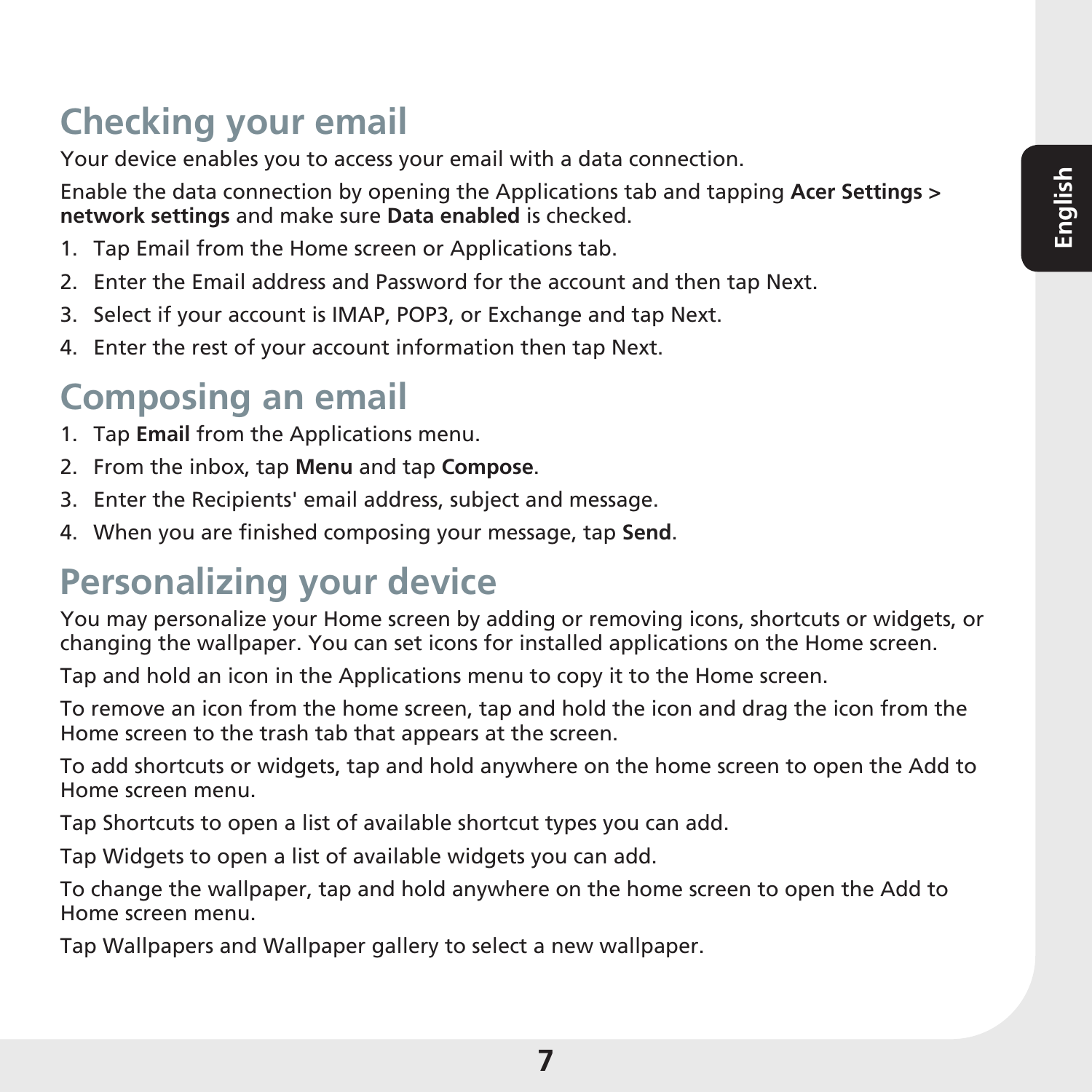## **Resetting the device**

You may have to perform a reset if your device fails to respond when buttons are pressed or the screen is tapped.

### **If your device is responding to screen input**

Open **Settings** from the Applications menu, then tap **Privacy** > **Factory data reset**; click **Reset tablet** and then **Erase everything** to format your device.

#### **If your device is not responding to screen input**

To reset your device use a small thin object (such as a paperclip) to press the recessed reset key.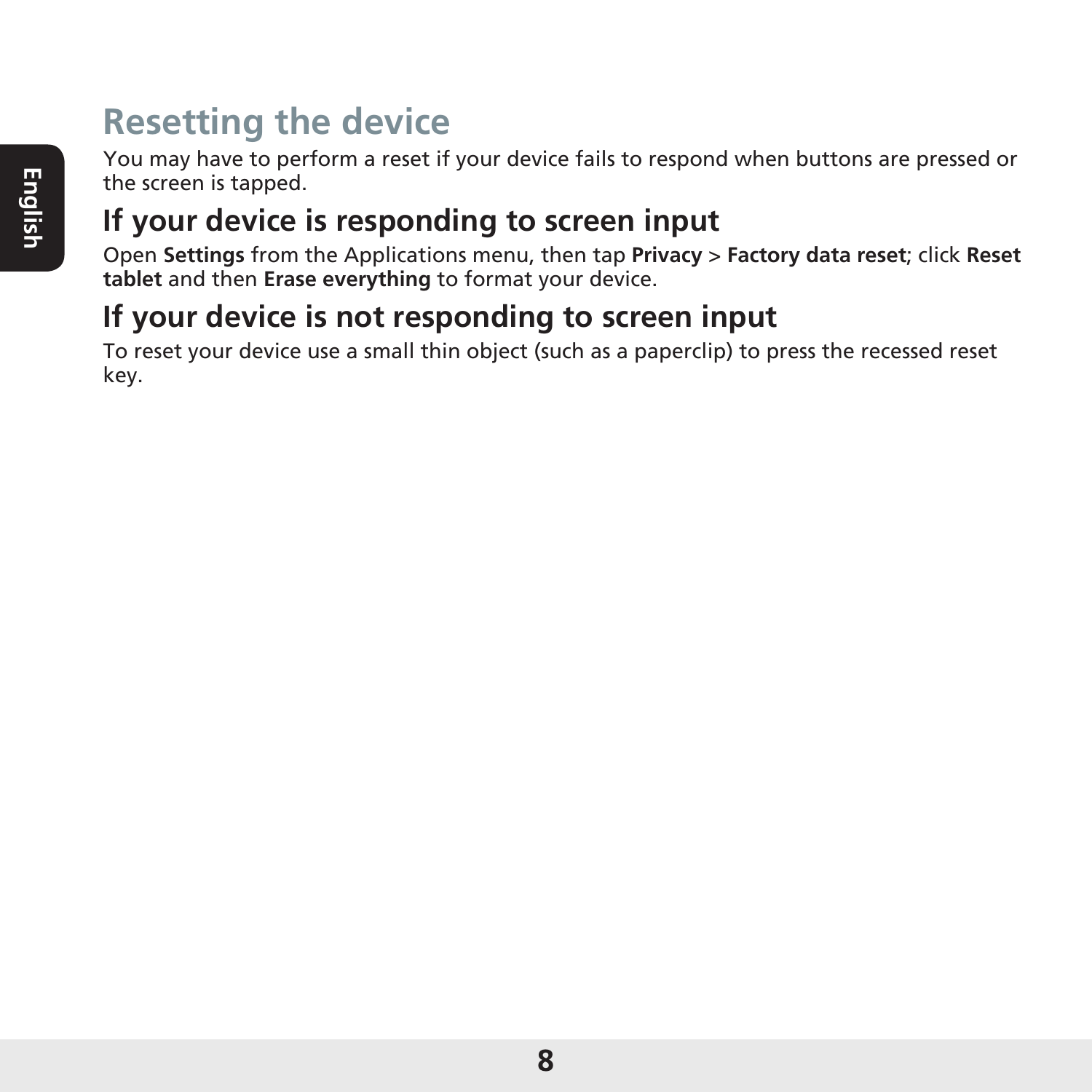## **Product registration**

When using your product for the first time, it is recommended that you immediately register it. This will give you access to some useful benefits, such as:

- Faster service from our trained representatives.
- • Membership in the Acer community: receive promotions and participate in customer surveys.
- • The latest news from Acer.

Hurry and register, as other advantages await you!

### **How to register**

To register your Acer product, visit our website at **registration.acer.com**. Choose your country and follow the simple instructions.

You can also register directly from your product by tapping the **Acer Registration** icon.

After we receive your product registration, you will be sent a confirmation email with important data that you should keep in a safe place.

- 1. For detailed product information, please go to **http://mobile.acer.com/**
- 2. For service and support information, or to download the User Guide, drivers and applications, please follow the instructions below:
	- I. Go to **www.acer.com** and select your region and country.
	- II. Click **Service & Support** > **Download Center** > **Select Product Family** > **Tablet** > **Select Product Line**.
	- III. Select your tablet model.

## **Intellectual property rights information**

© 2011. All Rights Reserved.

Android is a trademark of Google Inc. Use of this trademark is subject to Google Permissions.